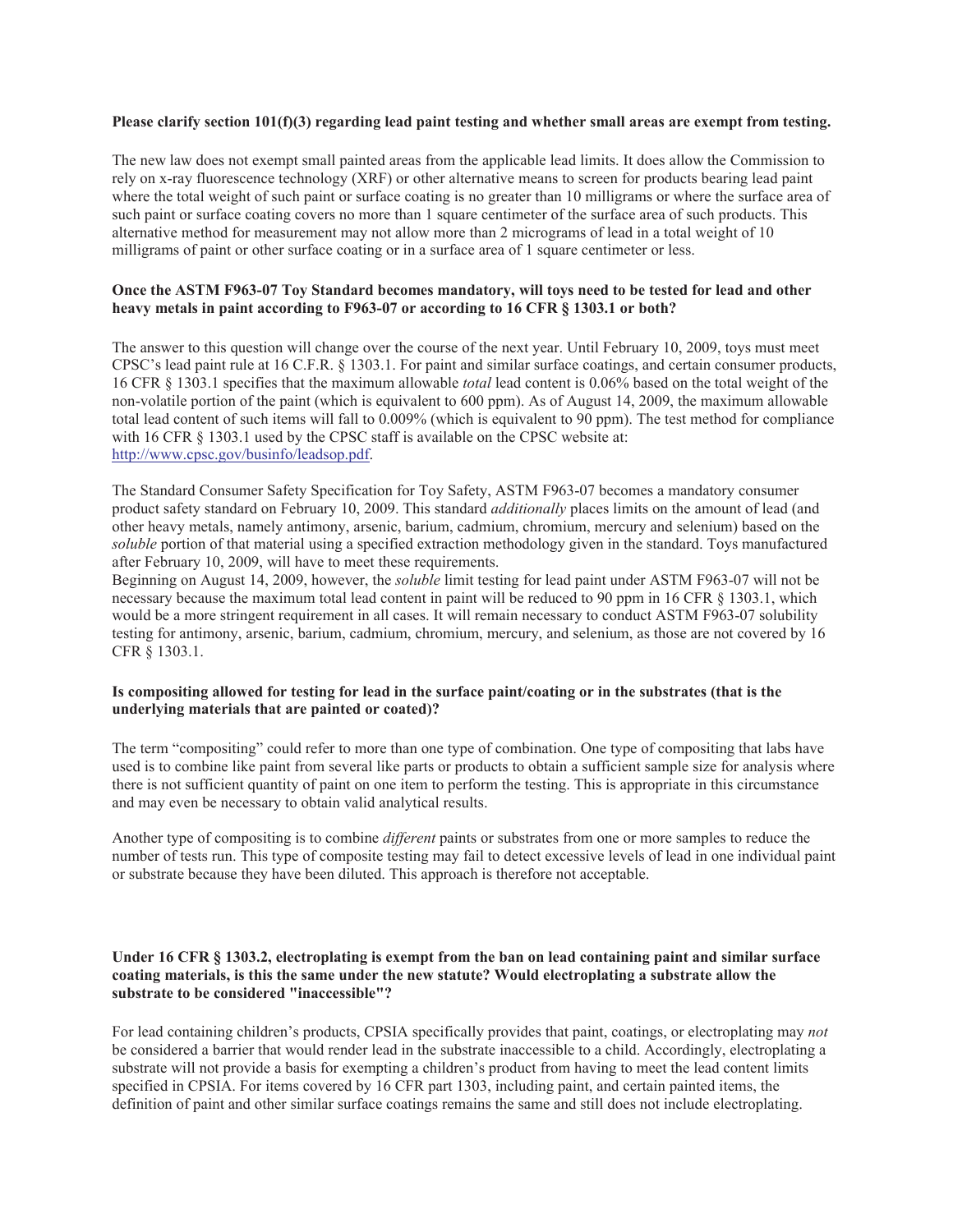# **Does the new requirement for total lead on children's products apply to children's books, cassettes and CD's, printed game boards, posters and other printed goods used for children's education?**

In general, yes. CPSIA defines children's products as those products intended primarily for use by children 12 and under. Accordingly, these products would be subject to the lead limit for paint and surface coatings at 16 CFR part 1303 (and the 90 ppm lead paint limit effective August 14, 2009) as well as the new lead limits for children's products containing lead (600 ppm lead limit effective February 10, 2009, and 300 ppm lead limit effective August 14, 2009). If the children's products use printing inks or materials which actually become a part of the substrate, such as the pigment in a plastic article, or those materials which are actually bonded to the substrate, such as by electroplating or ceramic glazing, they would be excluded from the lead paint limit. However, these products are still considered to be lead containing products irrespective of whether such products are excluded from the lead paint limit and are subject to the lead limits for children's products containing lead. For lead containing children's products, CPSIA specifically provides that paint, coatings, or electroplating may *not* be considered a barrier that would render lead in the substrate inaccessible to a child.

# **Is compositing of plastics and other materials allowed in regards to lead testing in substrates?**

No. Compositing to combine *different* substrates from one or more samples may fail to detect excessive levels in one part merely because they are diluted. Accordingly, compositing of plastics or other materials to test for lead in substrates is not appropriate.

### **How will the new legislation affect previously issued CPSC guidelines on lead and are there any developments on the CPSC rulemaking activities on lead in children's jewelry?**

The existing lead guidelines will be superseded to the extent they conflict with the statutory requirements of CPSIA. In addition, the rulemaking commenced by the Commission on children's metal jewelry is also superseded by the statutory requirements of CPSIA.

# **Does packaging have to comply with the lead requirements? Does it matter if the packaging is intended to be reused (e.g., heavy gauge reusable bag with zipper closure to store a set of blocks)?**

CPSIA defines children's products as those products intended primarily for use by children 12 and under. Packaging is generally not intended *for use* by children, given that most packaging is discarded and is not used or played with as a children's product. However, if the packaging is intended to be reused, or used in conjunction with the children's product, such as a heavy gauge reusable bag used to hold blocks, it becomes a component or part of the product, and would be subject to the lead requirements of CPSIA. It should also be noted that many individual states have adopted packaging laws which address toxics in packaging or packaging components and which have *not* been preempted by Commission action.

# **In interpreting section 101(f) of the CPSIA and 16 CFR § 1303.1, to what does the 90 ppm lead in surfacecoating limit apply?**

The lead limit in paint and surface coatings applies to (i) paint and other similar surface coatings; (ii) toys and other articles intended for use by children; and (iii) certain furniture articles that are not otherwise exempt under our regulations.

# **16 CFR part 1303 states that the liquid paint (e.g., a can of paint) must meet 600 ppm, I am curious as to how children's products can meet 90 ppm unless the paint manufacturers lower the limit. Are the paint manufacturers required by law to meet 90 ppm?**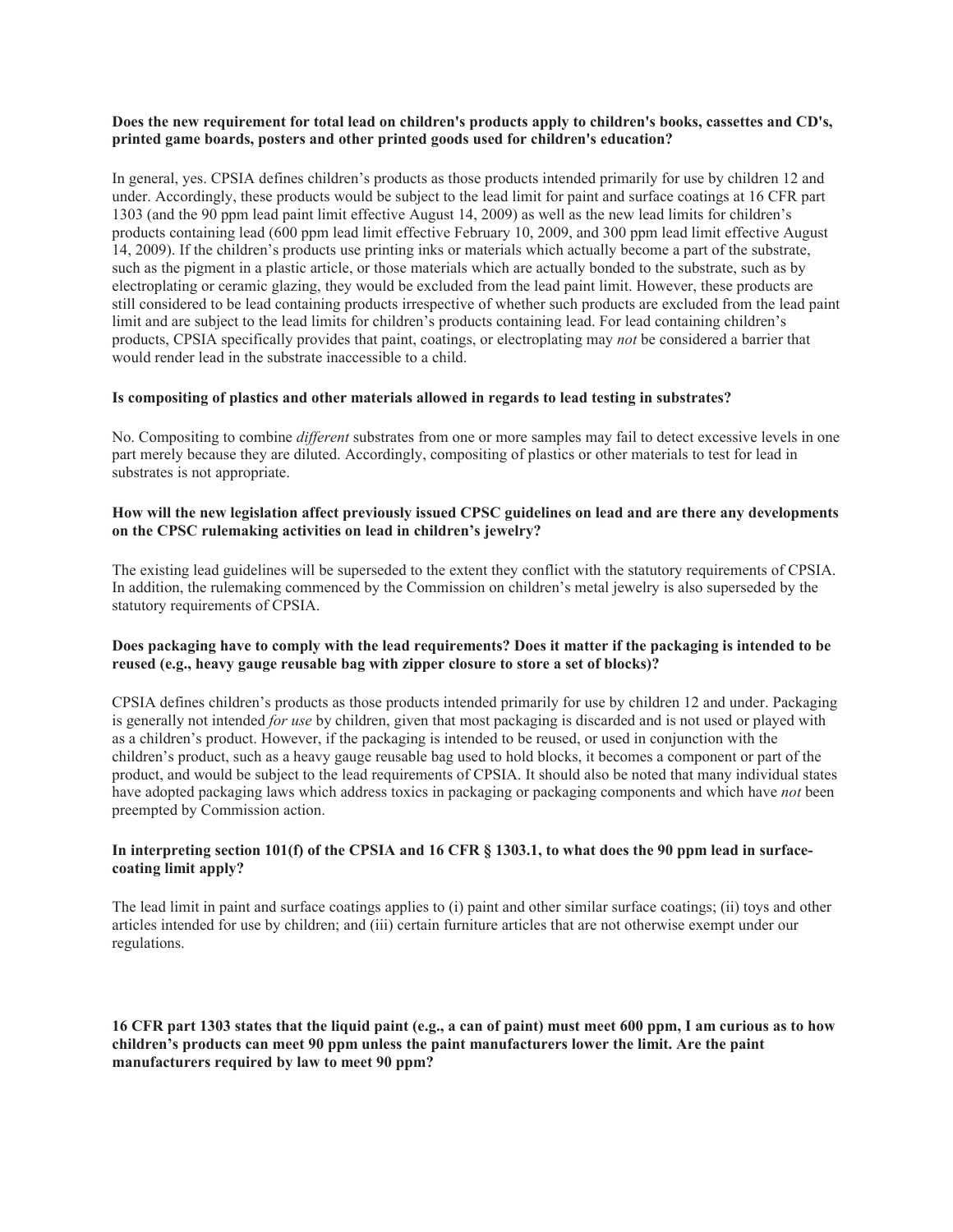Yes. Paint sold for consumer use must meet the 90 ppm limit by August 14, 2009 under 16 C.F.R. part 1303, which will be revised to reflect the 90 ppm lead limit specified in the CPSIA. The exemptions from the ban provided under 16 C.F.R. § 1303.3 continue to remain in effect.

### **Can someone import a product that has lead based paint on it? The product in question is a type of "stilt" that professional painters use to reach high ceilings and walls.**

The lead paint limits only apply to certain products as described above and only apply to consumer products. In your example, the lead paint and lead content limits do not apply. Generally, a painter's stilt is not a "consumer product" as defined under section 3 of the Consumer Product Safety Act. For example, it is not customarily sold to or used by a consumer, but rather, by professional painters in the scope of their employment. Moreover, painter's stilts are not children's products under the CPSIA.

# **Do all children's products require testing for lead or is it only products with some type of surface coating? We sell products that are used in physical education classes (e.g. hula-hoops) that are made from polyethylene and are not painted or coated. Will this product require third-party testing and certification for lead content under the new CPSIA?**

All children's products (as defined by the CPSIA) subject to the lead limit of the Act will eventually require testing for lead, not just those with surface coatings. It is important to distinguish between the rules that apply to lead paint and surface coatings and the rules that apply to lead content. The CPSIA provides limits to the amount of lead in paint and surface coatings and limits to the amount of lead in the content of the product itself. Children's products that are painted, or have surface coatings are also subject to the lead paint limit, in addition to the lead content limits.

# **When do the lead paint limits go into effect for children's products?**

The lead paint limit is currently 600 ppm for children's products. It will be lowered to 90 ppm on August 14, 2009.

# **What certifications are required for children's products that are tested for lead paint?**

For currently effective lead paint limits (600 ppm), general conformity certification is required for products manufactured after November 12, 2008 based on a test of the product or a reasonable testing program for products. Third-party testing of the product for currently effective lead paint limits by accredited third party laboratories is required for products manufactured after December 21, 2008.

When the lead paint limit is lowered to 90 ppm on August 14, 2009, third-party testing by accredited third party laboratories will be required for children's products manufactured after that date.

#### **When do the lead content limits go into effect for children's products?**

The lead content limits for all children's products go into effect February 10, 2009 (600 ppm) and will be lowered again on August 14, 2009 (300 ppm).

#### **What certifications are required for children's products that are tested for lead content?**

Children's products manufactured after February 10, 2009, when the lead limit may not exceed 600 ppm, will need a general conformity certification based on a test of the product or a reasonable testing program for products after that date. Children's products manufactured after August 14, 2009, when the lead limit may not exceed 300 ppm, will have to be certified based on third-party testing of the product by accredited third party laboratories after that date.

### **If you have a "children's product" with possible lead content, do you have to have a certificate on November 12, 2008, even though the lead rule is not effective?**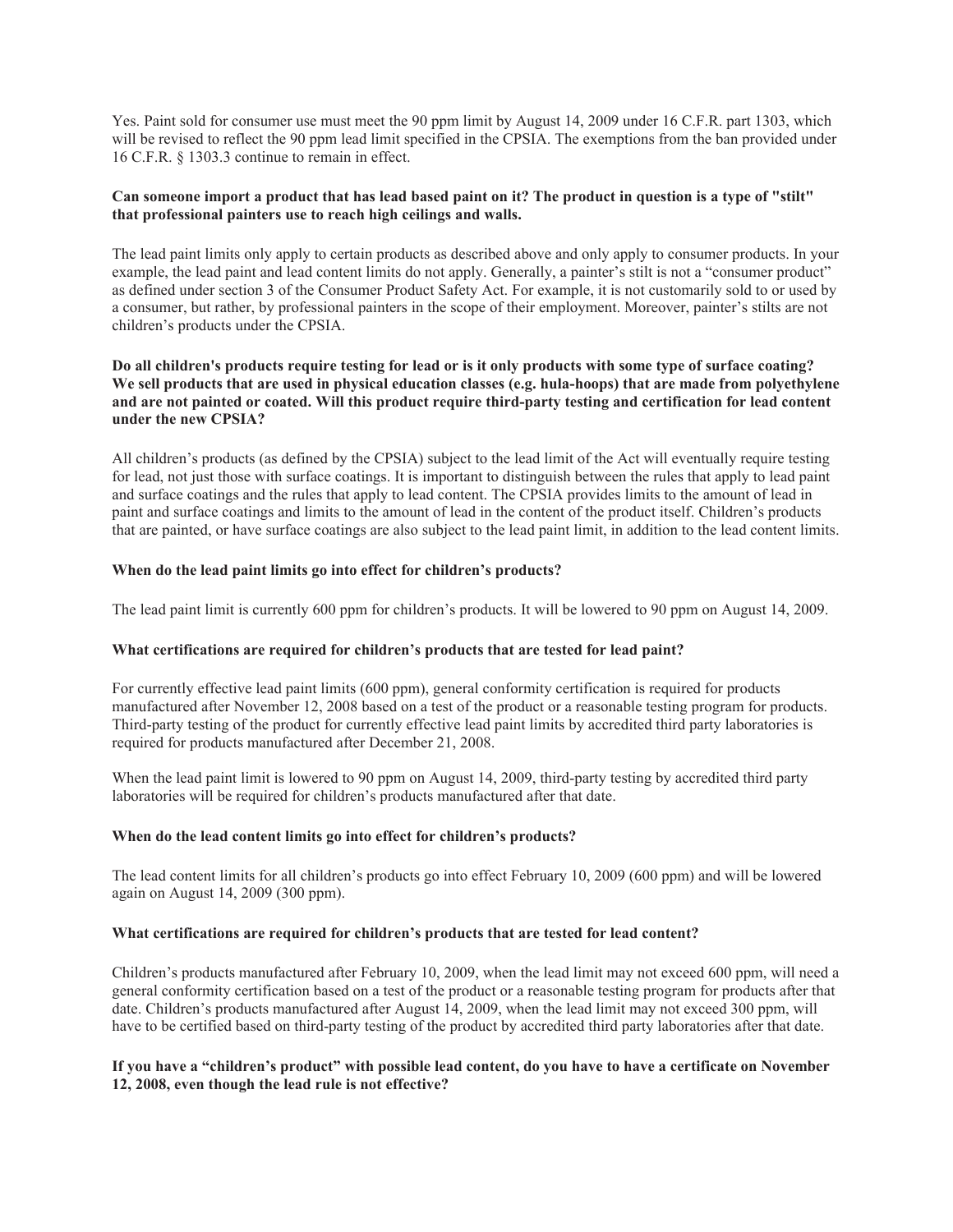No. The lead content limits for children's products do not go into effect until February 10, 2009. As stated above, children's products manufactured after February 10, 2009 (600 ppm), will need a general conformity certification based on a test of the product or a reasonable testing program for products and children's products manufactured after August 14, 2009 (300 ppm), will have to be certified based on third-party testing of the product by accredited third party laboratories.

### **Will toys manufactured outside the United States be allowed to be imported to the US for lead testing or will the testing have to be performed outside the US (and pass the new standards) prior to being imported into the US?**

Manufacturers may submit samples of products for testing in the United States without certifying them. However, before shipping any products other than these samples, *i.e.*, products imported for consumption or warehousing or distribution in commerce in the United States, the products must have the required certifications.

### **Does the CPSIA envision stuffed animals falling within the scope of the CPSIA's lead limits or phthalate limits?**

Most stuffed animals would be considered to be children's products and presumably toys. A manufacturer would need to determine whether the design of the stuffed animals is such that it is subject to the lead paint limits, the lead content limits or the phthalate limits.

# **How will the lead in substrate provision be applied to products like strollers, playpens and other juvenile products? Will it be applied to every single part, including rivets?**

The new lead limits will apply to the total lead content by weight for any part of the product. Some children's products or component part of products may be exempted or excluded from the new lead limits if the parts containing lead are inaccessible. Inaccessible parts do not need to meet the lead limits and the Commission will provide guidance by rule within one year on what component parts are considered inaccessible. Until that time, it is the manufacturer's responsibility to determine which parts of its products are accessible and therefore must meet the statutory lead limits.

### **Is the use of XRF analysis for compliance testing with regard to lead in substrates under consideration or will wet chemistry be the only method used for testing lead content in substrates?**

The use of XRF analysis for lead content is being considered. CPSC Directorate for Laboratory Sciences, Chemistry Division (LSC) will post the methods it will be using on the CPSC website in the next few months.

### **Can XRF technology be used to support general conformity certification as to lead paint or lead content limits?**

Yes. Where third-party testing by an accredited laboratory is required as the basis for certification, that testing cannot be based on XRF technology at this time; however, XRF testing, either by a manufacturer or by a laboratory, may serve as the basis for general conformity certification. Manufacturers are cautioned, however, to be careful in their use of XRF for this purpose given the difficulties in screening for lead in paint with that technology.

### **What test method is CPSC requiring for surface coating lead testing and total lead content testing? When will this information be provided?**

The test method for 16 CFR § 1303.1 used by the CPSC Product Testing Laboratory, Chemistry Division (LSC) is available on the CPSC website at: http://www.cpsc.gov/businfo/leadsop.pdf. Other laboratories should consider using these procedures to ensure they obtain results that are consistent with CPSC staff's for purposes of compliance with 16 CFR part 1303. In addition, the LSC is currently developing other testing methodologies to use for total lead content testing, which will be posted on the CPSC website in the next few months.